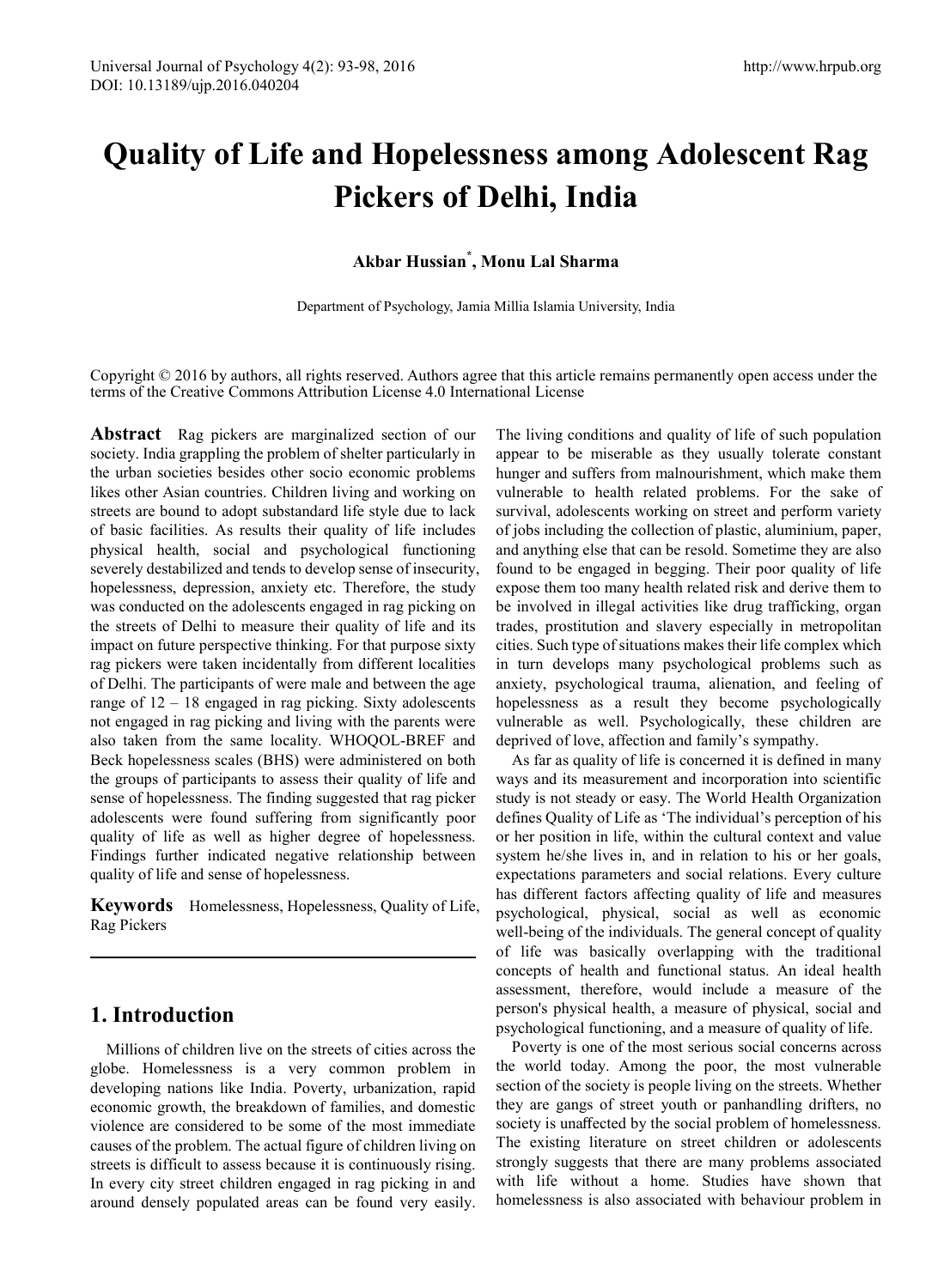children (Edleman and Mihaly, 1989; Di Biase and Waddell, 1995), higher exposure to trauma, increased anger and depression (Marshall Burnam, Koegel, Sulliuan, Bengnun, 1996).

Arguably, one of the most important problems of children living on the streets or part of slum is feeling of hopelessness about the future. McLaughlin, Miller, and Warwick (1996) propose that an individual's sense of hopelessness can be defined in terms of a system of negative expectations concerning self and future life. When hopelessness arises, the person begins to distort reality by pessimistic thinking. He or she may be convinced that the negative situation will not improve and will probably get worse. Metalsky and Joiner (1992) have indicated that hopelessness involves the following cognitions: attributing bad events to unavoidable and far-reaching causes, drawing negative conclusions about the self from a negative event, and assuming one event will lead to others in the future.

With the adverse circumstance and quality of life it's difficult to cope with daily events and develop mechanism. They need to be self- resilient or build capacity to cope with daily stressors and adversity. Due to lack of proper bathing facilities and opportunities many non-beneficiary street children had to stay without bathing for 2-3 days together. Such denial of bathing is an example of short term avoidance coping mechanism (Hai, 2014). With the rag-pickers resilient factors may be social support, optimism, involvement in religious activity, education programme, etc. Ragpicking profession is not a begging and they works hard to earn livelihood. It supports them economically and provides ample amount of free time. They feels proud to be a rag-picker and considers themselves master of their own life. Their communication and process of socialization were very limited and as they socialized among themselves as they share food, shelter, money, problems and love with their age group children to cope with the daily life events. The Hindu Daily (2008) reported that the Former President of India Dr. A.P.J Abdul Kalam said "Child Rag-pickers are not Street Children" while addressing a programme PVR street to school: Child Rag-pickers are the children of hope, they are children of hope. We do not brand them as street children we have to give them confidence.

There is little agreement about the possible relationship between social phenomenon of quality of life and psychological factors like feeling of hopelessness. Although past researches have focused on psychopathology, incidence of trauma, and the demography of the homeless, little attention has been paid in the psychological literature to the overall quality of life of the children or adolescents living on streets. Instead, the bulk of the research literature has been confined to clinical aspects of homelessness or to the effects of homelessness on children (Aptekar, 1994).

Keeping in view the dearth of studies on the quality of life of rag pickers especially associated with the depression and pessimism which may lead to the development of a sense of hopelessness among the vulnerable adolescents. The study was designed to examine the quality of life and hopelessness

among the homeless rag pickers besides that the possible linkage between the two variables namely quality of life and hopelessness were also examined in the study The following hypotheses were formulated in the light of available literature:

- 1. There would be difference in the quality of life of rag pickers and non- pickers.
- 2. There would be difference in the feeling of hopelessness among rag pickers and non- rag pickers.
- 3. Quality of life scores would be correlated with the scores of hopelessness among the rag pickers and non-rag pickers.

# **2. Method**

#### *Sample*

The study was conducted on male rag pickers as most of the rag pickers are found to be male and easily accessible. The sample consisted of hundred and twenty (120) male adolescent participants ranging from age  $12 - 18$  years. Out of 120, sixty (60) participants were rag pickers who were engaged in rag picking works only and living in night shelters (Rainbasera). The remaining sixty (60) were nonrag pickers living in slums. Out of sixty in each group fifty four were belonging to the age group of 12-16. The rag pickers were randomly taken from their shelter homes as rag pickers from every third shelter home were personally contacted by the investigators. The purpose of study and nature of questions to be asked were explained to each participant in individual setting to take their verbal consent. After obtaining the consent both the tools were administered on each of them. Sixty non- rag picker participants were also selected randomly from different slums of nearby locality. Every third slum was identified first and adolescents of similar age but dependent on their parents were contacted individually. They were also explained about the study for obtaining their consent. The two tools were administered on each of them in individual setting. The non- rag pickers were attending municipal or community schools and their parents were engaged in works like rickshaw pulling, dish washing, labour, catering, housekeeping etc. Only male non-rag-pickers were taken into consideration to control the gender variability.

#### *Measures*

World Health Organization (1998) Quality Of Life-BREF (Shorter Version) questionnaire was used to assess quality of life of the participants. The scale consists of 26 items with five point Likert type scale. The items framed on four domains: *Physical Health* items include "To what extent do you feel that physical pain prevents you from doing what you need to do?", *Psychological Health* includes "How well are you able to concentrate?"*, Social Relationships* includes like "How satisfied are with the support you get from your friends?" whereas the *Environment related* "How safe do you feel in your daily life? The scale has good discriminant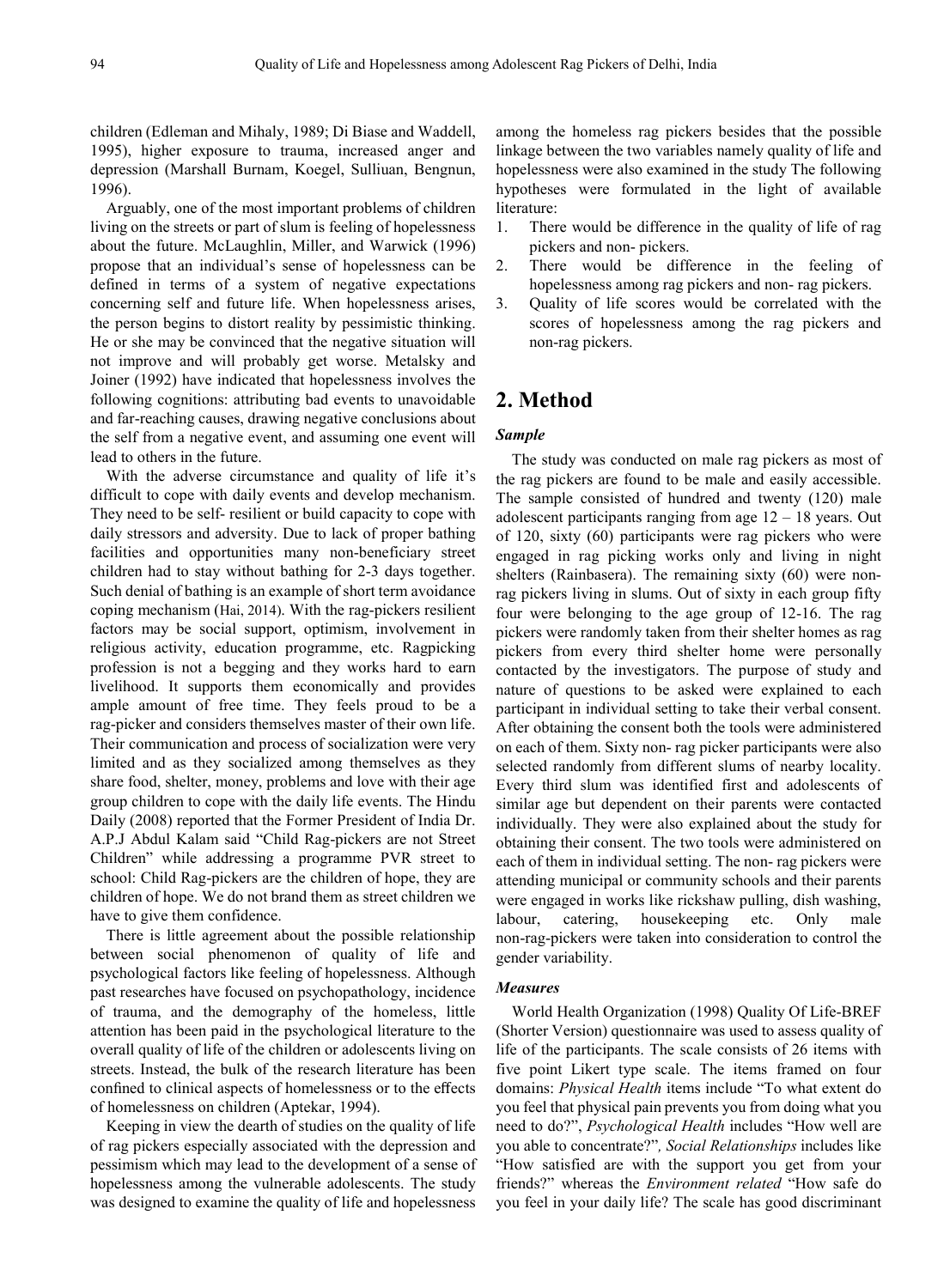validity, content validity and test-retest reliability. Domains score produced by the questionnaire have been shown to correlate at around 0.9 with The World Health Organisation Quality of Life-100 domain scores. The four domain scores are scaled in a positive direction with higher scores indicating a higher quality of life.

The Beck Hopelessness Scale developed by Beck and Steer (1993) was used to assess the feeling of hopelessness. It is a self-report measure of one's negative expectations regarding the future. It consists of 20 true-false items and the items include "I look forward to the future with hope and enthusiasm" and "My future seems dark to me". The Beck Hopelessness Scale moderately correlates with the Beck Depression Inventory. The internal reliability coefficients are reasonably high (Pearson r= .82 to .93).

#### *Procedure*

The rag pickers and the non-rag pickers were individually contacted by the investigators at their respective locations.

At first each of them were explained the purpose of the study and their verbal consent was sought individually before administration of the tools. The questions of the two tools were asked by the participants on by one.

## **3. Results**

Table 1 showing mean for the overall as well as the dimension wise scores of quality of life. The overall mean scores were 50.16 with SD of 11.55 and 67.16 with SD of 19.03 for the rag pickers and the non-rag picker adolescents respectively. The differences in the mean of the two groups was so large that it was also found statistically significant as  $t' = 4.18$ . The effect size of overall scores of quality of life was found .47 as "medium" that showed that a non-overlap of 27.4% in the two distributions. The results indicating poor quality of life of the rag pickers as compare to the non-rag pickers. Hence the hypothesis was found confirmed.

|  |  |  |  |  | Table 1. Mean, S.D of quality of life scores of adolescents of the two groups and 't' values for the reliability of the differences between the two means. |
|--|--|--|--|--|------------------------------------------------------------------------------------------------------------------------------------------------------------|
|--|--|--|--|--|------------------------------------------------------------------------------------------------------------------------------------------------------------|

|                                          | Group           | $\boldsymbol{N}$ | Mean  | S.D   | t-value | df  | p     | Cohen's d | <b>ES</b> |
|------------------------------------------|-----------------|------------------|-------|-------|---------|-----|-------|-----------|-----------|
| Physical Health                          | Rag pickers     | 60               | 14.76 | 3.9   | 3.42    | 118 | 0.103 | $-0.88$   | $-0.4$    |
|                                          | Non-rag pickers | 60               | 18.73 | 5.01  |         |     |       |           |           |
| Psychological Health                     | Rag pickers     | 60               | 13    | 3.93  | 3.82    | 118 | 0.055 | $-0.098$  | $-0.44$   |
|                                          | Non-rag pickers | 60               | 17.7  | 5.46  |         |     |       |           |           |
| Social-Relationship                      | Rag pickers     | 60               | 6.93  | 2.15  | 2.92    | 118 | 0.143 | $-0.75$   | $-0.35$   |
|                                          | Non-rag pickers | 60               | 8.8   | 2.77  |         |     |       |           |           |
| <b>Environment Related</b>               | Rag pickers     | 60               | 15.46 | 4.15  | 4.25    | 118 | 0.003 | $-1.1$    | $-0.48$   |
|                                          | Non-rag pickers | 60               | 21.93 | 7.21  |         |     |       |           |           |
| <b>Ouality of Life Overall</b><br>scores | Rag pickers     | 60               | 50.16 | 11.55 | 4.18    | 118 | 0.001 | $-1.07$   | $-0.47$   |
|                                          | Non-rag pickers | 60               | 67.16 | 19.03 |         |     |       |           |           |

|  | Table 2. Mean, S.D of hopelessness scores of adolescents of the two groups and 't' for the reliability of the difference between the two means. |  |
|--|-------------------------------------------------------------------------------------------------------------------------------------------------|--|
|  |                                                                                                                                                 |  |

| variable     | Group           | N  | Mean | S.D          | t-value | df    |      | Cohen's d | ES |
|--------------|-----------------|----|------|--------------|---------|-------|------|-----------|----|
| Hopelessness | Rag pickers     | 60 | 14.4 | 3.01<br>4.49 | 118     | 0.047 | 1.16 | 0.5       |    |
|              | Non-rag pickers | 60 | 9.96 | 4.49         |         |       |      |           |    |

**Table 3.** Correlation coefficient between quality of life and hopelessness scores  $(n = 120)$ .

| - -<br>Variables | Physical Health<br>Psychological |         | Social-Relationshi | Environment | Quality of Life |
|------------------|----------------------------------|---------|--------------------|-------------|-----------------|
| Hopelessness     | $-00 -$                          | $-.0.1$ | $\sim$<br>$\cdot$  | $-0.04$     | $-.69$          |

**Table 4.** Correlation coefficient between quality of life and hopelessness scores for the two groups of adolescents namely rag pickers and non-rag pickers.

| Groups          |                     | Physical<br>Health | Psychological | Social<br>Relationship | Environment | Quality of Life |
|-----------------|---------------------|--------------------|---------------|------------------------|-------------|-----------------|
| Non-Rag pickers | <b>Hopelessness</b> | $-.14$             | $-24*$        | . .                    | .09         | $-.12$          |
| Rag Pickers     | Hopelessness        | $-81**$            | $-62**$       | $-72**$                | $-76***$    | $-78**$         |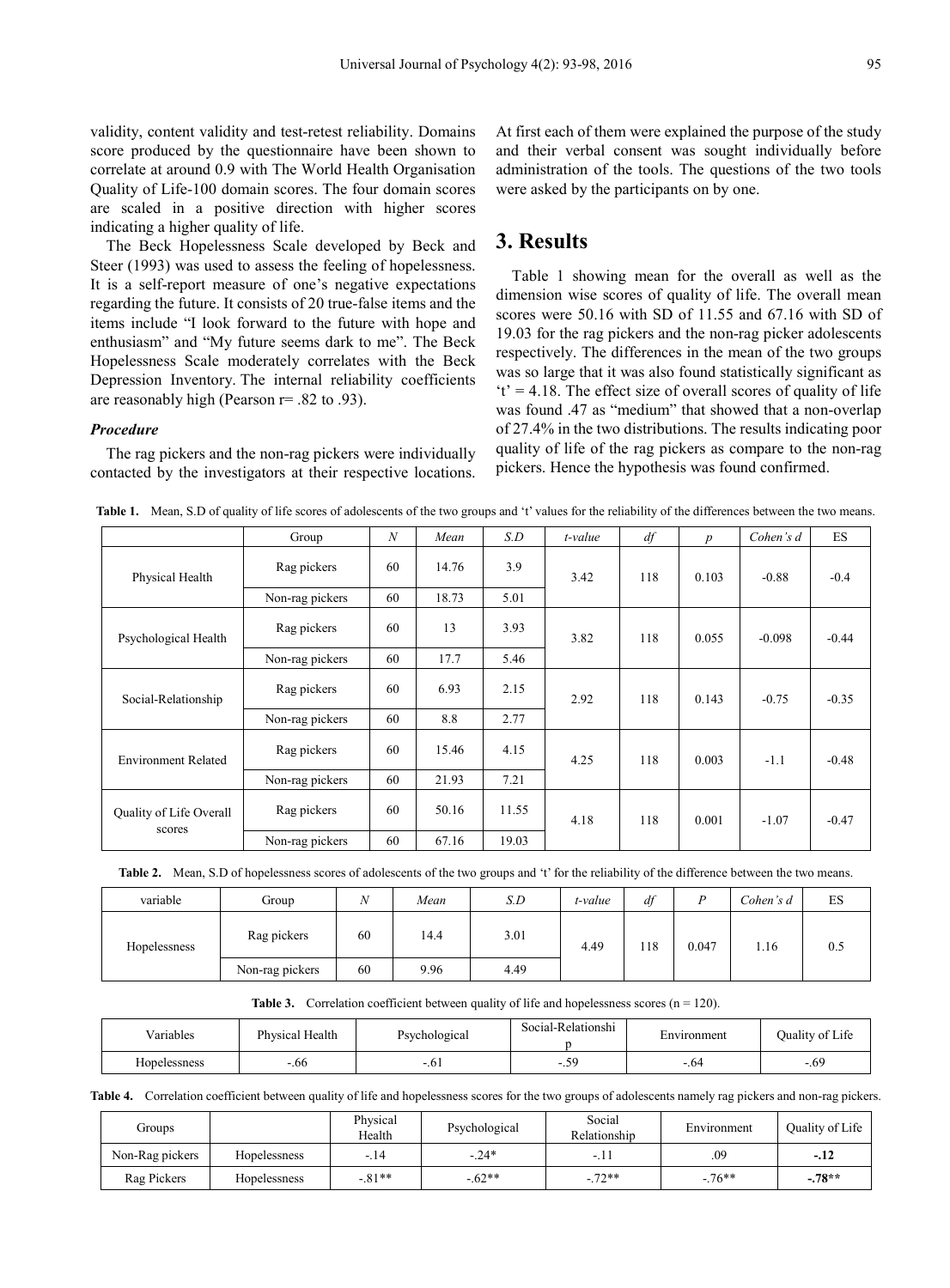Table 2 showing mean scores of hopelessness among the two groups of adolescents which were found to be 14.40 with SD of 3.0 for the rag pickers and 9.96 with SD of 4.49 for the non-rag pickers. The difference was quite substantial and significant as the t value was found 4.49. The effect size was found .50 as "medium" that indicated that a non-overlap of 33% in the two distributions. Thus rag pickers were suffering from deeper sense of hopelessness than their non-rag picker counterpart. Hence the hypothesis was found confined.

The results presented in table 3 showed that the overall relationship between the two variables was negative but significant as  $r = -.69$ , which was statistically significant beyond the 0.01 level of confidence. Meaning there by better will the quality of life lower will be feeling of hopelessness. In other words quality of life and hopelessness go opposite to each other. As the r found -.69 the coefficient of determination (*r²*) is 0.477, meaning that 47.7% of the variance of either is shared with other variables. Hence, the hypothesis was found confirmed.

The results presented in table 4 showed that the relationship between the two variables was negative but significant among two different groups namely rag pickers and non-rag pickers as  $r = -0.78$  and  $-0.12$  respectively, which was statistically significant beyond the 0.01 level of confidence for the group of rag pickers. Meaning there by higher will the quality of life lower will be sense of hopelessness among the group of rag pickers. In other words the intensity of the relationship was strong among the group of rag pickers between said two variables namely quality of life and hopelessness as compare to their counterpart.

# **4. Discussion**

Since the rag pickers constituted a homogeneous group in terms of age, gender, livelihood etc. as the participants in the present study were between 12-18 years of age and all of them were male. The idea behind the study on male was that male rag pickers are found in majority and can be easily contacted. The study of Singh, Sareen, Ojha and Saren (2008), also confirmed that majority of the street children were males (71%) because parents usually insists the male offspring should work as a labour at places far away from the home.

The results indicated that quality of life of the non- rag picker adolescents who were living in slums and were dependent on the parents were much better in terms of the physical health and psychological health. Since they were enjoying parental support and maintaining good social relationship via community participation their quality of life was much better than the rag pickers despite of the poverty. As far as rag-pickers were concerned their quality of life was significantly poor than the non- rag pickers. Rag pickers were found to be vulnerable to physiological health and psychological wellbeing. Mamata (2004) reported the working conditions of child garbage and rag-pickers increase the risk of disease and disability through exposure

to lead and mercury, buckling of the back because they have to lift heavy sacks of rags, and the presence of parasites. Ashoka (2006) explained that street children are involved in activities which are harmful to their physical and mental health.

The continuous involvement in rag picking from the community garbage and waste products sometimes cause serious physical diseases & illnesses. Kamat (1999) revealed that child Rag pickers are subjected to chemical poisons and infections because of malnutrition they suffer from retarded growth and anemia. Rag pickers are usually susceptible to diseases like tuberculosis and cancer due to their exposure to hazardous materials and addicted to chewing and smoking tobacco.

Rag-pickers survive on streets without having permanent shelter through unprotected and uncertain hard labour on the streets for the livelihood. The difficulties in survival on the streets were highlighted by the large number of homeless youth who regularly lack shelter and go hungry (Antoniades & Tarasuk, 1998). Moreover, street life presents numerous dangers and stresses in the form of physical and sexual assaults and other types of victimization (Whitbeck Hyot and Bao, 2000).

Life on streets or being homeless makes them vulnerable to psychological problems as well. Due to poor psychological well-being and to cope daily hassles they smokes 'cigarettes and Beedi', alcohol, drugs and practice prostitution and homosexuality. Such malpractices result in psychological trauma and chances of STD, HIV/AIDS. Often child rag-pickers also involves in robbery and gambling. Street children and adolescents face many dangers and sources of stress in their lives. To earn bread and butter, they engage in activities such as trying to find work panhandling, survival sex (sex for food, shelter etc.), drugdealing, and theft (Hagan & McCarthy, 1997; Kipke Montgometry, Simon and Iverson, 1997).

The poor quality of life sometimes reflected in poor mental health and depression which result in pessimism and hopelessness. Hopelessness is characterized by persistently negative feelings and expectations about the future as well as loss of motivation. A sense of hopelessness seems to lead to increasingly negative evaluations of new situations and less effective coping strategies; thus, the perception is that one will not accomplish anything meaningful (Avci, Okanli, Karabulutlu, and Bilgili, 2009). As the results revealed hopelessness among the street children was higher as compare to children who had parental support and proper roof on them. Children living with parents and attending municipal or other school had different life style. Parental supports were helpful in developing positive hope towards future. But in the case of street children they are more prone to physiological and psychosocial challenges. Gledenhuys' (2001) suggested that street youth may also experiences of hopelessness, inferiority, despondency, rebellion, feeling of uncertainty about life in general and rage, they developed a feeling of rejection and desertion as results of circumstances.

As far as relationship between the quality of life and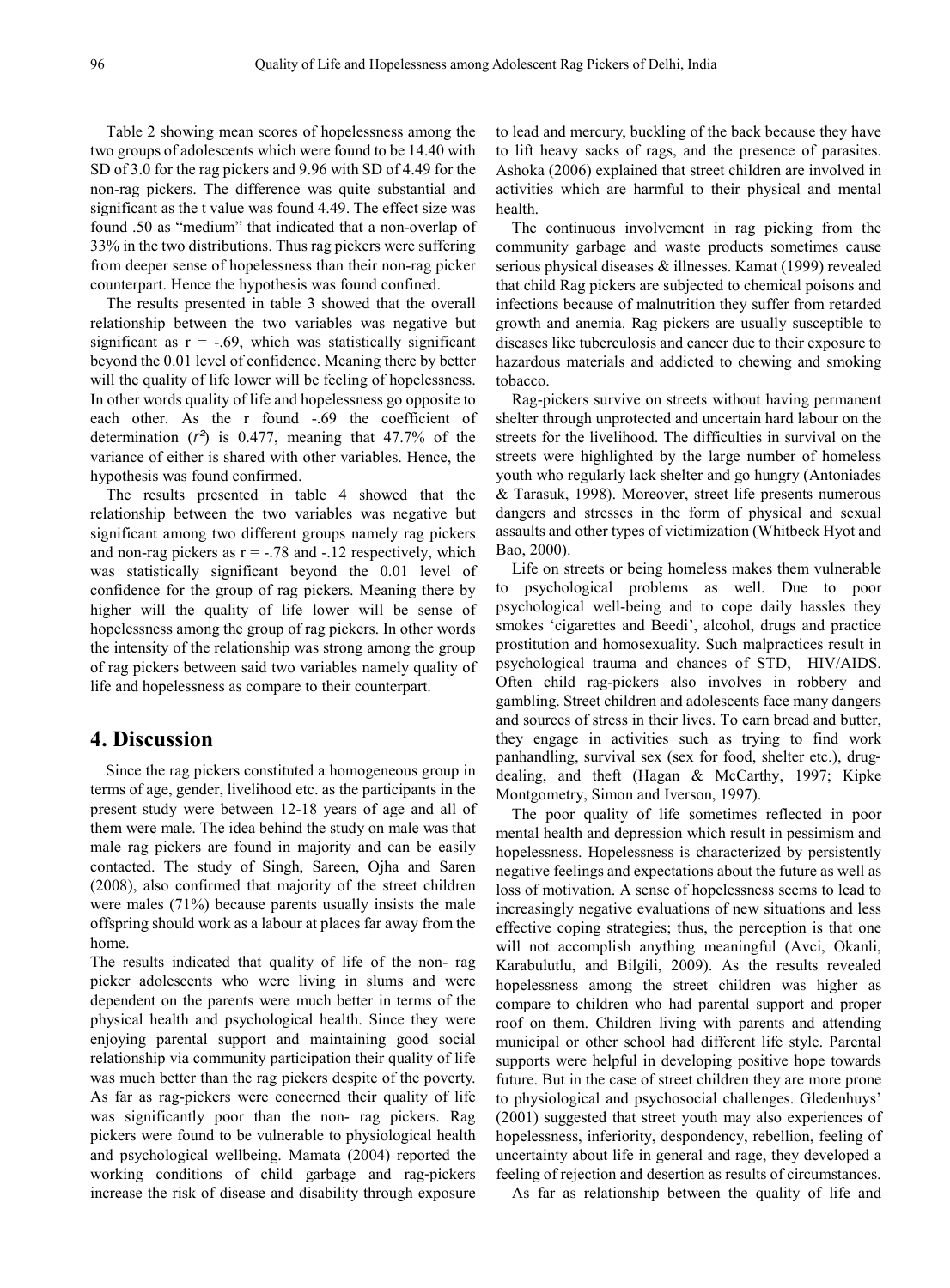hopelessness was concerned it was found negative. The negative relationship was very much obvious because the good quality of life indicates better future or hope otherwise feeling of hopelessness, distress, anxiety, depression, isolation etc. are developed. Poor the quality of life higher will be the feeling of hopelessness and vice versa. Cotton, Levine, Fitzpatrick, Dold, and Taro (1999) also reported positive correlation between spiritual well-being and quality of life, a significant positive correlation between spiritual well-being and fighting spirit, and a significant negative correlation between quality of life and the use of a helpless/hopeless adjustment style.

To draw coping strategies or mechanism for the rag-pickers is a major challenge in adverse and rummage life. Kombarakaran (2004) reported street children face several challenges in their search of food, shelter, employment, safety and medical care. They commonly depend on the peers, non-governmental agencies and their own resourcefulness to survive on the streets. While the majority uses positive mechanism to cope with their daily stresses, some children also employ maladaptive strategies such as using alcohol, drugs, visiting prostitutes etc. The study also reveals that these "children of the street" are not entirely on their own but depends on various connections with substitute's family members and or their peers to cope with life. The stress and coping strategies of the children of the street are similar to those of others street children who live with their families and work on streets. Hai (2014) reported that in response to physical, economic and emotional insecurity and lack of protection the respondents used to make friendship with other street children, try to cope with the emotional vacuum within the surrounding environment.

In the present scenario rag-pickers are the marginalized and special backward section of the society. They are not educationally, economically and socially sound and depend on collecting and selling waste for re-cycling process for their livelihood. They are totally depends on peers and non-government organization for the assistance. For the benefit of the particular section's people should be sensitize and aware of child rights through large scale campaign, free and compulsory education for all, rehabilitation & reintegration programme should be launched and income generating programmes would be helpful.

## **5. Conclusions**

The present study examines the extent of quality of life and hopelessness among rag-pickers and relationship between both the variables. The 'rag pickers', who work on the streets and spends nights in shelter homes were suffering from problem of poor quality of life and sense of hopelessness. Quality of life of adolescent rag pickers significantly poor and lead to more vulnerability in terms of deprived physiological health and psychosocial wellbeing as results they tends to develop negative cognitive schemas about future. Need to mobilize the community about child

rights and change pre-dispositional idea/thoughts regarding rag-pickers, income generating programmes should be introduce and make compulsory education for all. As finding reveals that rag-pickers had poor quality of life and high sense of hopelessness not a good indicator for the survival of marginalized section of rag-pickers. This research paper is limited to two variables and male participants to control the gender variability. To establish sound generalization other variables like substance abuse, mental health and other psycho-social concern should be considered and sample size should be large and includes both male and female adolescents.

# **REFERENCES**

- [1] Abdul Kalam A.P.J.- Former President of India(19 Sep, 2008)"Child Rag pickers are not Street-Children". www.thehindu.com/holnus
- [2] Antoniades, M., & Tarasuk, V. (1998). A survey of food problems experienced by Toronto street youth. *Canadian Journal of Public Health*, 89(6), 371–375.
- [3] Aptekar, L. (1994). Street Children in developing World: A review of their condition, Cross Cultural Research. *The Journal of Comparative Social Science, 28,* 195-224.
- [4] Ashoka. (2006). *Child and Law*, Sudha Publication, Mysore
- [5] Avci, I,A., Okanli, A., Karabulutlu, E. & Bilgili, N. (2009). Women's marital adjustment and hopelessness levels after mastectomy. *European Journal of Oncology Nursing*, 13, 299- 303.
- [6] Beck, A. & Steer, R. (1993). *Beck Hopelessness Scale Manual. San Antonio*, TX: The Psychological Corporation.
- [7] Cotton, S. P., Levine, E. G., Fitzpatrick, C. M., Dold, K. H., & Taro, E. (1999). Exploring the relationships among spiritual well-being, quality of life, and psychological adjustment in women with breast cancer. *Psycho-oncology*, 8, 429–438.
- [8] DiBiase, R. and Waddell, S. (1995). Some effects of homelessness on the psychological functioning of pre-schoolers. *Journal of Abnormal Child Psychology,23*, 783- 792.
- [9] Edelman, M. W., & Mihaly, L. (1989). Homeless families and the housing crisis in the United States. *Children and Youth Services Review, 11*, 99-108.
- [10] Geldenhuys, *J, L. (2001)*. The South African black adolescent street children as problematic education situation. International Journal of Adolescence and Youth, 9(2-3), 227-243.
- [11] Hagan, J., & McCarthy, B. (1997). *Mean streets: Youth crime and homelessness*. Cam‐ bridge: Cambridge University Press.
- [12] Hai, A. (2014). Problem faced by the street children: A study on some selected places in Dhakha city, Bangladesh, *International Journal of Scientific & Technology Research, 3* (10), 45-56.